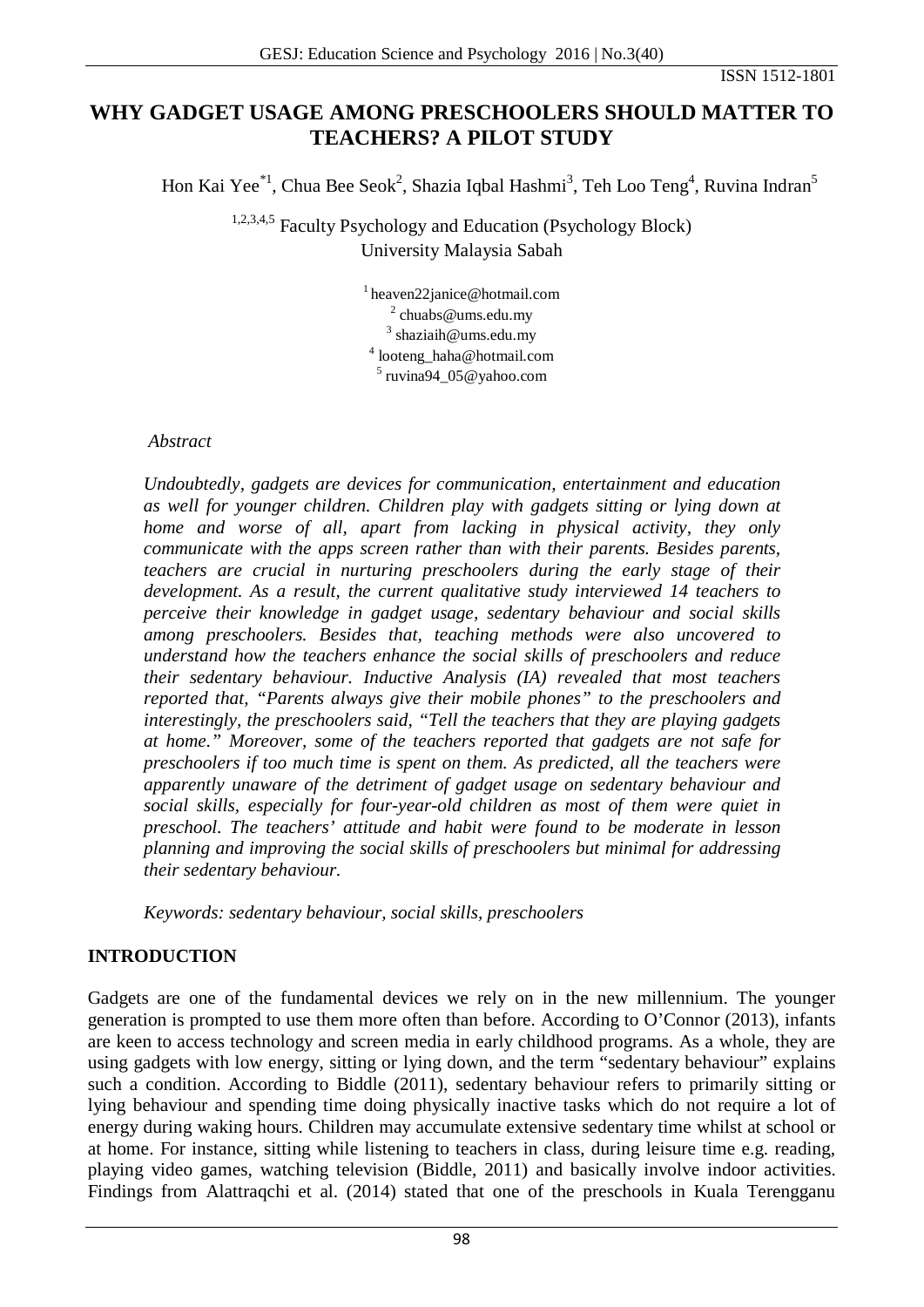demonstrated that half of the preschoolers passed their leisure time watching television, even though they reported that they were interested in sports. The findings lend support to the fact that nowadays children have a more sedentary lifestyle. Besides sedentary behaviour, psychosocial is another factor that contributes to gadget usage (LeBlanc et al., 2012). Children are attracted to animation and music from the screen, thus, gadgets is always an alternative method for the "babysitter" to keep the children quiet. They interact with the screen instead of with their parents or peers. Such a phenomenon can cause speech delay, sleep problems, weak social skills and even brain damage, especially to younger children (NAEYC, Fred Rogers Canter, 2012).

There are inconsistent studies to clarify whether screen time is good or harmful for children (BHF National Centre, p. 3). Most parents reported that watching educational television programs helped in the learning process (Peisner-Feinberg, 2004). However, recent studies from Pagani et al. (2010), Tremblay et al. (2011), Ramirez et al. (2011) and Leatherdale and Ahmad (2011) concurred that screen time decreased academic achievement, fitness, lowered scores in prosocial behaviour and self-esteem, and instead increased victimization, lead to sedentary lifestyles and even obesity. Children are lacking in exposure to outdoor activities. For instance, in Singapore and Malaysia, besides watching television, playing gadgets could be the main factor of *myopia* (or, nearsightedness) in a seven-year-old girl with 325 degrees in each eye (Koh, 2012). Mainstream researchers are investigating the effects of screen time more than its benefits. Additional reports from BNH National Centre stated that quality research on exploring the effects of sedentary behaviour with other physical and psychological health outcomes in children and young people are required. There is a need to conduct an in depth study on the trend of gadget usage among preschoolers in Malaysia based on reports by teachers. Therefore, the following research question is formulated:

### *RQ1: Do preschoolers like to play gadgets? Based on the teachers' observations how does gadget usage among pre-schoolers relate to sedentary behaviour and social skills?*

Why do teachers matter instead of parents? The Malaysia Education Blueprint (2013-2025), accentuated the importance of teaching as a profession and is a significant factor in forecasting student outcomes. For instance, the report revealed that "*only 50% of lessons are being delivered in an effective manner*" (Preliminary Report on the Malaysian Education Development Plan 2013- 2015, p. E14.). This statement indicated that the teachers' teaching skills were modest, passive, and lacked knowledge on students' mental, physical and psychological development. According to the report, there are five goals to be achieved in the year 2025 in the Malaysia Education Blueprint: 1) access, 2) quality, 3) equity, 4) unity and 5) efficiency. These five goals indeed require different groups of collaboration (teachers, parents, government and policy maker, society) to achieve the targets. Consequently, teachers were interviewed in the present study in order to understand their perception regarding the phenomenon of using gadgets among preschoolers.

A study from Rohaty Mohd Majzub (2013), clarified that issues in preschool education in Malaysia are on the rise and that the most prominent issue is curriculum, followed by management and monitoring, teaching and learning in the preschool classroom, philosophy and values, accessibility, equity and parent education. Most of the teachers are focused on the curriculum and lacked awareness of "play" to promote holistic development. The development of values and personality appeared to be a hidden curriculum in most of the preschools; co-curriculum activities are overlooked in order to produce super kids, yet with a lot stress. In addition, teachers lacked confidence to speak English in conducting lessons, and do not know how to integrate theory into practice. All these statements affirmed that the level of early childhood education is not qualified to meet the goals of the Malaysia Education Blueprint (2013-2025). As a result, the present study aimed to investigate whether the teachers were taught in an effective manner, especially for preschools. Therefore, the following research question is formulated: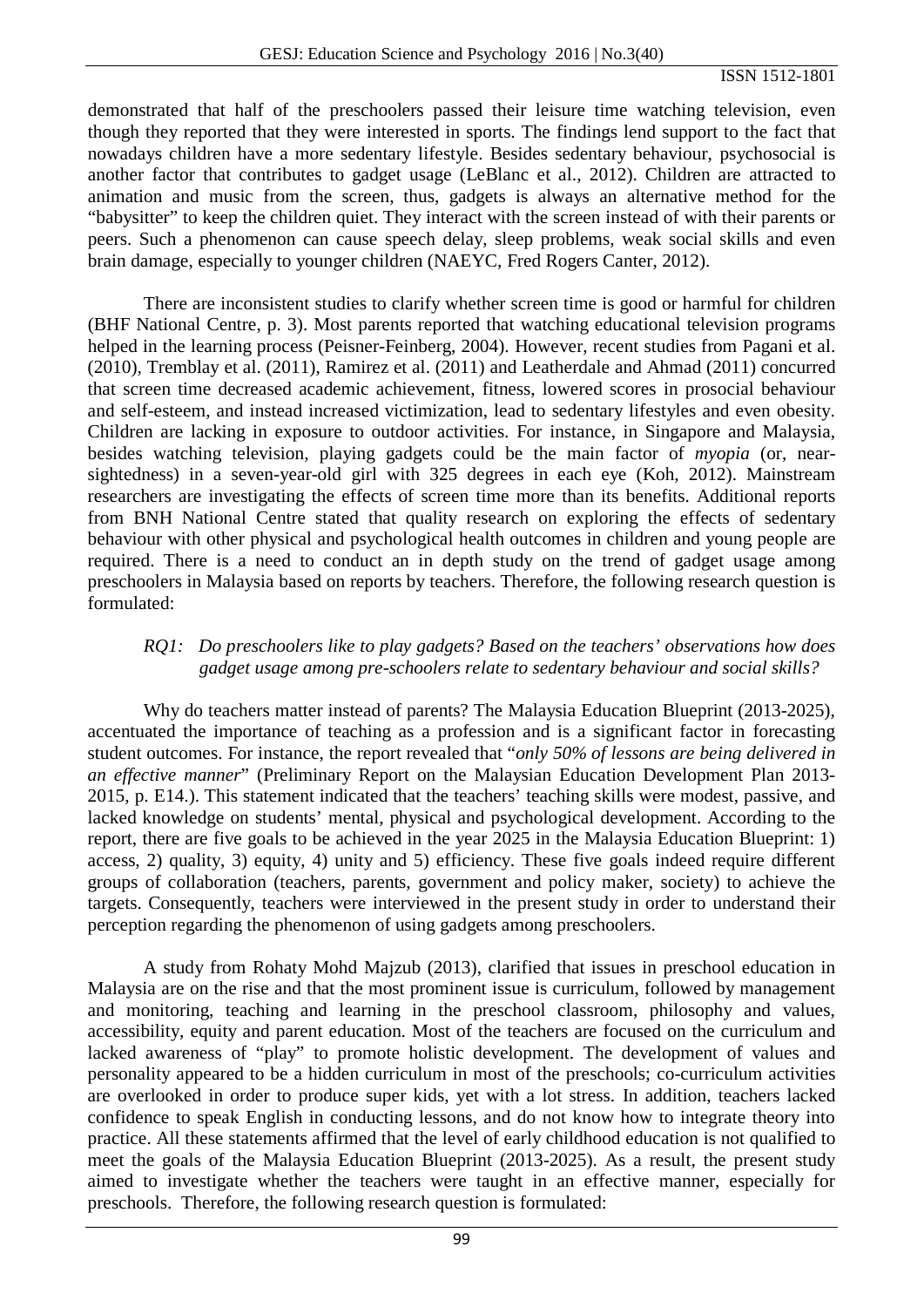#### *RQ2: How do teachers teach in preschools in order to improve the social skills of preschoolers and reduce their sedentary behaviour?*

Overall, the objectives of the present study are to 1) understand the gadget usage of preschoolers and whether it hampered or fostered sedentary behaviour and social skills based on the teachers' observations, and 2) to explore the teachers' teaching method(s) to improve social skills and reduce sedentary behaviour.

### **METHODS**

The present qualitative study utilized a Basic Qualitative Research approach, or Generic Qualitative Research/Inquiry (Patton, 2015) which can be found throughout the disciplines and in applied fields of practices, as it is the most common form of qualitative research found in education (Merriam, 2009). Generic qualitative researches focus on meaning, understanding, and the process with purposeful samples via interviews, observations, and documents. Generic Qualitative Inquiry in psychology is elucidated more specifically by Percy, Kostere and Kostere (2015) who stated that it is intended to investigate "*people's reports of their subjective opinions, attitude, beliefs, or reflections on their experiences, of things in the outer world*" (p. 78). Patton (2015) added that Generic Qualitative Inquiry is used when "*asking open-ended questions of people and observing matters of interest in real-world settings to solve problems, improve programs, or develop policies*" (p.154). The reason Generic Qualitative Inquiry was chosen was because the researcher had prior knowledge about the topic but required a more comprehensive description from the perspective of participants.

Semi-structured interviews were used in the present study, to obtain the most information from the teachers. According to Patton (2015), semi-structured type of interviewing allows the researcher and the participant to interact with the topic naturally and openly. The semi-structured interview protocol started with questions which followed a logical order, i.e. general questions to more specific ones. For instance, the interview began with the teachers' knowledge on gadget usage of preschoolers, sedentary behaviour and social skills. After that, it progressed to ascertaining the teachers' attitude and habit regarding how to reduce sedentary behaviour and improve social skills among the preschoolers. The interview questions are listed as follows:

- 1. In your opinion, what do you understand by "sedentary behaviour"?
- 2. Do you think sedentary behaviour is good for preschoolers?
- 3. From your observation, do preschoolers like to play gadgets? As a result, they lack physical activity?
- 4. In your opinion, do you think gadgets are good for preschoolers?
- 5. How often do you have recess in your class?
- 6. What are the activities that you usually implement in class during recess?
- 7. Do you think that social skills of preschoolers are poor? If yes, how can you improve on it?
- 8. Do you always plan some effective activities for preschoolers in class to reduce sedentary behaviour?
- 9. How do you plan to improve the social skills of preschoolers and reduce their sedentary behaviour in class?

# **PARTICIPANTS AND LOCATIONS**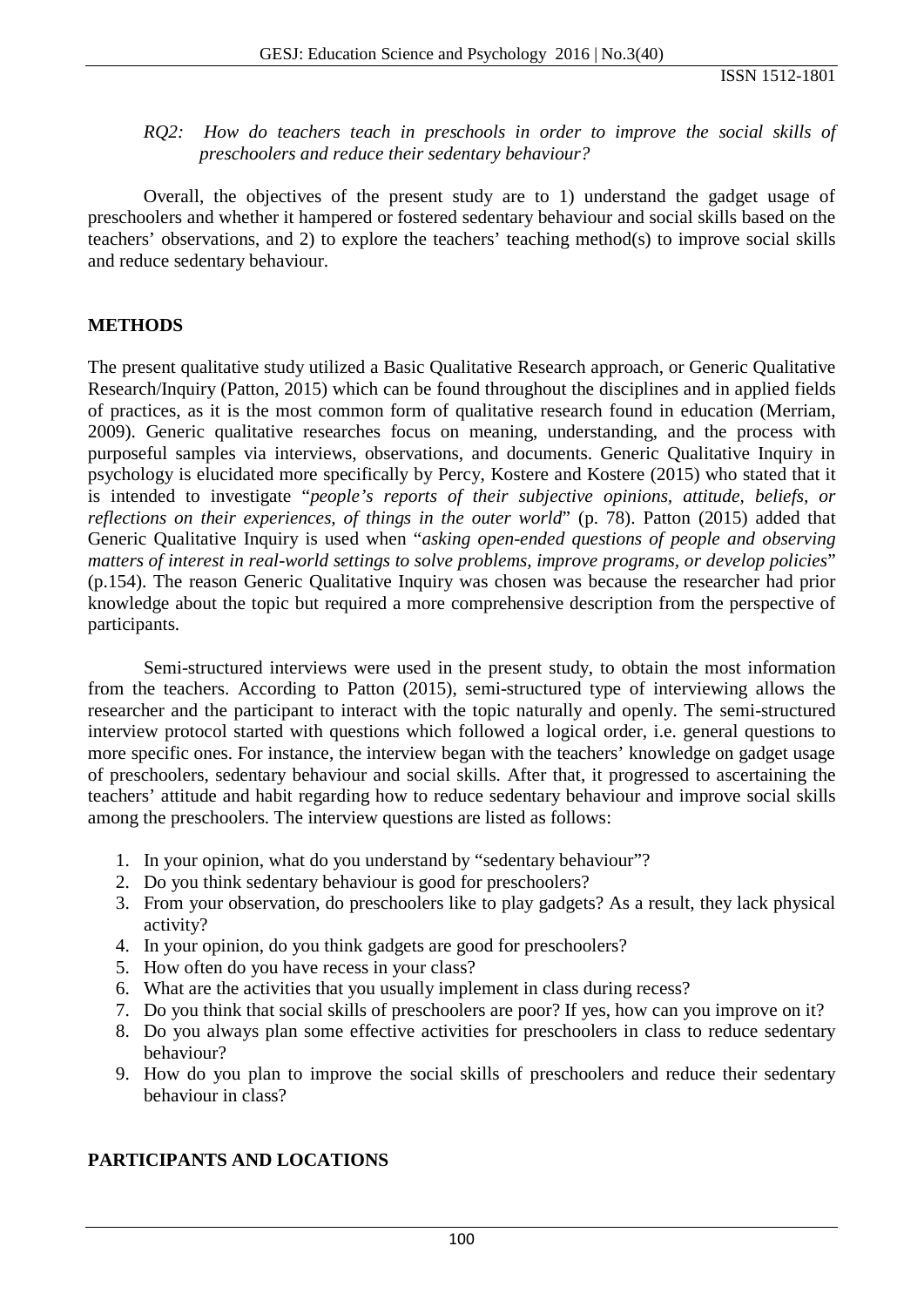ISSN 1512-1801

A total of 14 teachers from two preschools (Pusat Minda Lestari, UMS, Sabah and Hi-Q, Pahang) were selected as samples for the study. They comprised two male teachers (14.3%) and 12 female teachers (85.7%). In terms of the ethnic composition of the teachers: six Chinese (42.9%), four Bajau (28.6%), two Dusun (14.3%), an Indian (7.1%) and an Iban (7.1%). The criteria to select preschools as samples were based on the International ECEC Conference themed "Developing Human Capital Begins With Children" and a speech by the Prime Minister, The Most Honourable, Dato' Sri Mohd Najib Tun Abdul Razak on 14 April 2009. Early childhood education for children aged between 4 to 6 years is within the purview of three ministries: 1) Ministry of Education; 2) Ministry of Rural and Regional Development; and 3) Department of National Unity and Integration, Prime Minister's Department. The teacher-student ratio is 1: 25. As a result, preschools which met the criteria were selected for the present study.

#### **PROCEDURE FOR DATA ANALYSIS**

Ethical permission for the present study was approved by the Ministry of Education Malaysia and the Sabah State Education Department. Apart from this, informed consents were gathered from teachers and parents before the qualitative study was carried out. Interview protocol was planned and assisted by trained research assistants from the Psychology & Social Health Research Unit, University Malaysia Sabah. Interviewees agreed to the recording of the interview for data analysis.

Inductive Analysis (IA) was used in data analysis and compared with rich descriptions and presented as themes/categories. IA is a set of data which does not attempt to fit data into any preexisting categories. Data was collected from 14 teachers and analyzed individually. The patterns and themes from all participants were combined together to form a synthesis, and the meanings and/or implications, interpreted. According to Percy, Kostere and Kostere (2015), there are 12 steps in inductive analysis and these steps will be explained briefly in Table 1.1.

Table 1.1

| <b>Steps</b> | <b>Description</b>                                                                       |  |
|--------------|------------------------------------------------------------------------------------------|--|
| $\mathbf{1}$ | Review and familiarize with the data by reading each data individually.                  |  |
| 2            | Review the highlighted data and relate it with the research question(s).                 |  |
| 3            | Eliminate all highlighted data that is not related to the research question(s).          |  |
|              | However, open a separate file to store unrelated data which might be useful later.       |  |
| 4            | Code the data in pieces. Code it simply.                                                 |  |
| 5            | Cluster items of the data that are related or connected to develop a pattern(s). For     |  |
|              | each distinct pattern, describe it using a phrase or statement. Assign a second level    |  |
|              | code if necessary. Note that the words to describe the patterns are no longer the        |  |
|              | words of the participants, but your own words - make it meaningful to specialists in     |  |
|              | the field.                                                                               |  |
| 6            | Identify items of the data that correspond to the specific pattern(s). Place them in the |  |
|              | previously assembled cluster in step 5 which manifests the pattern.                      |  |
| 7            | Examine all the patterns and look for the emergence of an overarching theme $(s)$ ,      |  |
|              | which refers to "the patterns of patterns" which involve combining and clustering        |  |
|              | related patterns into themes.                                                            |  |
| 8            | Arrange the themes in a kind of matrix with their corresponding supportive patterns.     |  |
|              | Include also the codes or descriptors for each of the data clusters.                     |  |
| 9            | For each theme, write a detailed abstract analysis describing the scope and substance    |  |
|              | of each theme.                                                                           |  |
| 10           | Repeat the process for each theme.                                                       |  |
| 11           | Combine the analysis of data for all participants including patterns and themes that     |  |
|              |                                                                                          |  |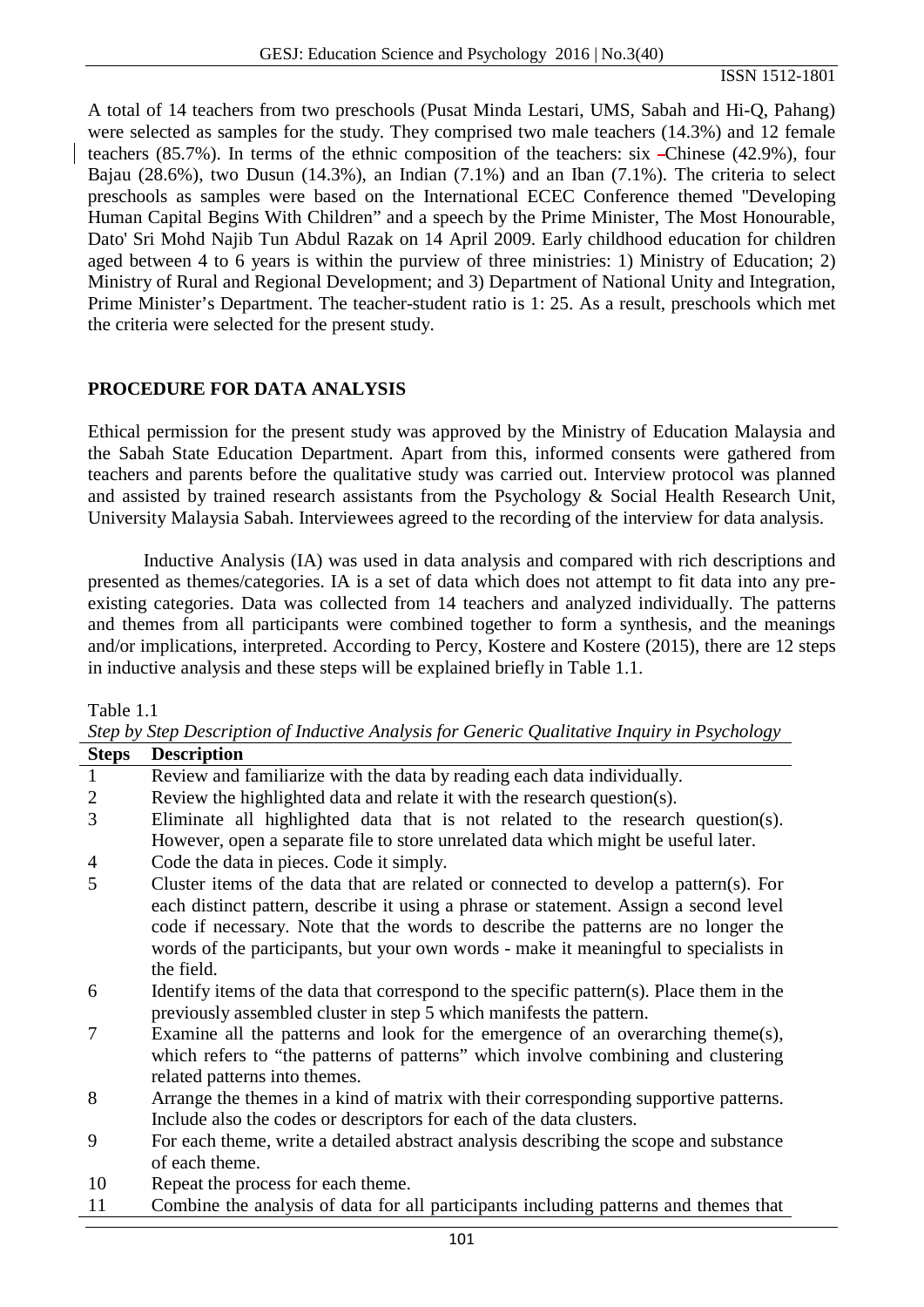|    | are consistent across the participants' data.                                                                                                                                                                                                                                                                                    |
|----|----------------------------------------------------------------------------------------------------------------------------------------------------------------------------------------------------------------------------------------------------------------------------------------------------------------------------------|
| 12 | Finally, the themes are synthesized together to form a composite synthesis of the                                                                                                                                                                                                                                                |
|    | data collected regarding the questions under inquiry.                                                                                                                                                                                                                                                                            |
|    | $\Omega$ $\mathbf{D}$ $\mathbf{U}$ $\mathbf{I}$ $\mathbf{I}$ $\mathbf{V}$ $\mathbf{I}$ $\mathbf{I}$ $\mathbf{I}$ $\mathbf{V}$ $\mathbf{I}$ $\mathbf{I}$ $\mathbf{V}$ $\mathbf{I}$ $\mathbf{V}$ $\mathbf{I}$ $\mathbf{V}$ $\mathbf{I}$ $\mathbf{V}$ $\mathbf{I}$ $\mathbf{V}$ $\mathbf{I}$ $\mathbf{V}$ $\mathbf{V}$ $\mathbf{V}$ |

Source: Percy, Kostere and Kostere (2015)

All qualitative data was analyzed using Maxqda version 12. Maxqda is a tool for computer-based qualitative data analysis. It works with rich text and multimedia formats, and helps to organize, classify, and code qualitative data (Saldana, 2013). This software was chosen because it allows for visualizing data, provides a flexible coding system, incorporates a smart publisher for reporting and it is especially designed for mixed-methods research. More importantly, there is no best software to analyze data and only the process of analyzing data (Saldana, 2013).

#### **RESULTS**

The qualitative analysis focused on two objectives: (1) gadget usage of preschoolers and whether it hampered or fostered sedentary behaviour and social skills based on the observation of teachers, (2) teachers' attitude and habit of teaching preschoolers by focusing on sedentary behaviour and social skills.

*a) Gadget usage of preschoolers and whether it hampered or fostered sedentary behaviour and social skills based on the observations of teachers*

Of the 14 teachers interviewed, 38.5 percent of the teachers reported that parents always gave their mobile phones to their children in order to keep them quiet, followed by 30.8 percent of teachers who mentioned that the preschoolers would inform their teachers that they were playing with gadgets at home when they saw mobile phones and computers in preschool. In terms of sedentary behaviour, all of them (14/14) never heard of the term, "sedentary behaviour" and had little knowledge about it. Teachers said,

*"I have a student who likes to play with mobile phones. Every morning he plays games using his mother's mobile phone on the way to school. One day, he refused to return his mother's mobile phone. Then I saw them arguing inside the car for a couples of minutes". [3\_zai; Position: 19-19; Author: Janice; 3/1/2016, 12:28 PM]*

*"I know they like to play with gadgets because many preschoolers will tell us that they like to play mobile phone games at home". [5\_asmah; Position: 13-13; Author: Janice; 26/1/2016, 2:07 PM]*

*"From my observation, preschoolers prefer to play with mobile phones - all the gadgets, compared to talking to friends, especially those sitting just beside them. Moreover, we noticed that no matter where we go, parents pampered their children by allowing them to play with mobile phones". [6\_Juliana; Position: 9-9; Author: Janice; 30/12/2015, 8:38 PM]*

On the other hand, 15.4% of the teachers reported that some of the preschoolers did not like to play with IPads and that it depended on the children's mood. Interestingly, a teacher said:

*"They told me iPad is not fun at all, because you need to use your brain to pass a certain level in the game. The child couldn't pass that level, then he said, not fun at all." [teacher 7; Position: 8-8; Author: Janice; 26/1/2016, 12:48 PM]*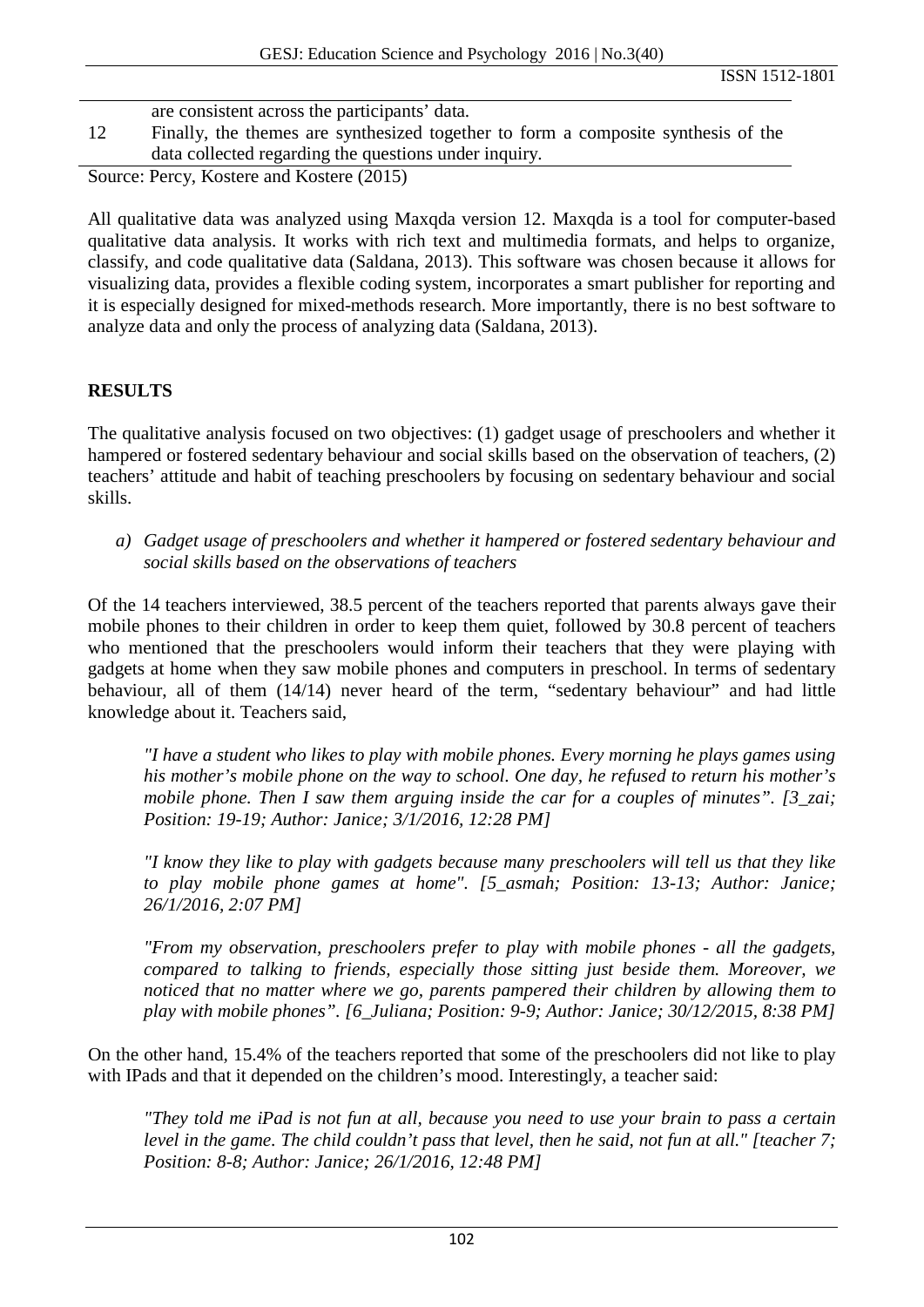When asked questions about social skills, the teachers stated that social skills of preschoolers have so far been good (87.5%) and only a minority of them had social skills which were a bit weak (12.5%). Figure 1.1 has the model showing the knowledge of teachers regarding sedentary behaviour, gadget usage and social skills.



*Figure 1.1:* Model showing the knowledge of teachers regarding sedentary behaviour, gadget usage and social skills.

The teachers' opinion was modest when asked whether knowledge of gadget usage hampered or fostered sedentary behaviour and social skills. In addition to this, they also provided information regarding the pros and cons of gadget usage. Table 1.2 and Figure 1.2 show overviews of the teachers' observations on preschoolers' gadget usage, sedentary behaviour and social skills.

#### Table 1.2

*Main Categories and Codes for Advantages and Disadvantages of Gadget Usage, Sedentary Behaviour and Social Skills*

| <b>Main Category and Code</b>           | <b>Frequency</b> |
|-----------------------------------------|------------------|
| 1. Advantages of Gadget Usage           | $13(14.4\%)$     |
| Learning purpose                        | 6                |
| Can learn IT                            |                  |
| Up to date                              | 3                |
| 2. Disadvantages of Gadget Usage        | $20(22.2\%)$     |
| Addicted                                |                  |
| Poor socialization                      | 4                |
| Not good to play for too long           | 3                |
| Fail to remember other things           | $\overline{2}$   |
| Not good for eyesight                   | $\overline{2}$   |
| Not interested in learning              | 2                |
| Less physical activity                  |                  |
| Can't sleep                             |                  |
| Radiation                               |                  |
| 3. Advantages of Sedentary Behaviour    | $3(3.3\%)$       |
| Sit and think while playing games       |                  |
| Relaxing                                |                  |
| 4. Disadvantages of Sedentary Behaviour | $16(14.8\%)$     |
| No communication                        | 6                |
| No exercise                             | 5                |
| Affect development                      | 2                |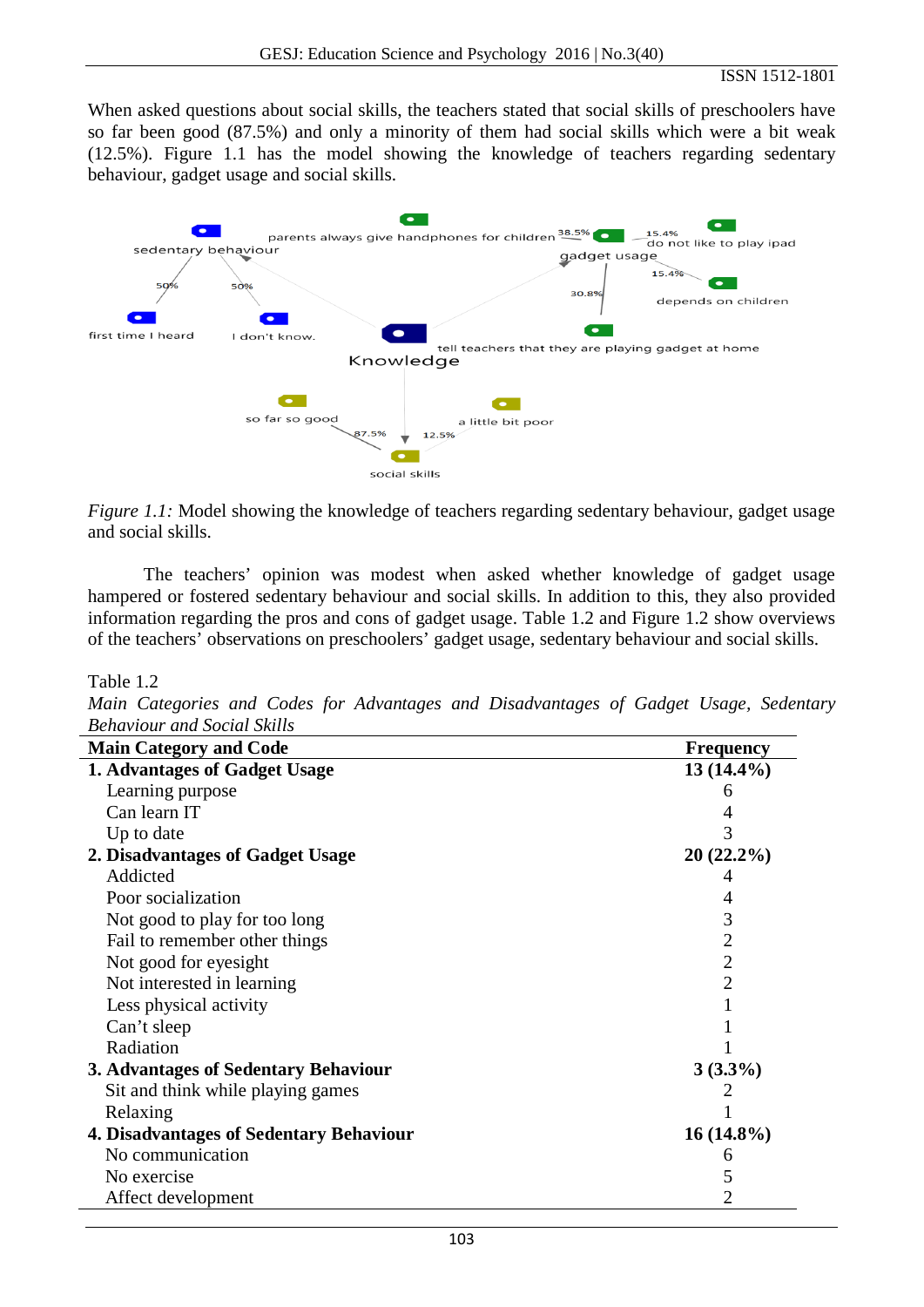|                                                       | ISSN 1512-1801 |
|-------------------------------------------------------|----------------|
| Too much is not good                                  | 2              |
| Obesity                                               |                |
| <b>5. Good Social Skills</b>                          | $11(12.2\%)$   |
| Can socialize too                                     |                |
| Prefer to chit chat with friends                      |                |
| <b>6. Weak Social Skills</b>                          | $27(30\%)$     |
| 4 years old                                           | 8              |
| Quiet                                                 |                |
| Weak comprehension skills                             | 3              |
| Communication is still weak                           | 3              |
| Mandarin is ok but not very good in English and Malay | 2              |
| Baby talk                                             | 2              |
| Poor attitude                                         | 2              |
| No response                                           |                |
| Slow                                                  |                |
| Total                                                 | 90             |

Most of the teachers had a negative opinion with regards to gadget usage (22.2%), sedentary behaviour (14.8%) and social skills (30%). Only a minority said that gadget usage (14.4%), sedentary behaviour (3.3%) and social skills (12.2%) were good for the preschoolers. From the findings, it was believed that gadgets for preschoolers were used for learning purposes, simultaneously encouraging preschoolers to be up to date with technology. Teachers said,

*"Gadget is a good development in language. What I mean is English, because sometimes they learn English through the use of gadgets, which is good". [7\_Farzana; Position: 15-15; Author: Janice; 19/1/2016, 9:18 AM]*

*"Children can learn more about IT". [teacher 2; Position: 10-10; Author: Janice; 5/1/2016, 9:19 PM]*

However, teachers also acknowledged that gadget usage caused addiction, poor socialization, fail to remember other things, not good for eyesight, not interested in learning, less physical activity, can't sleep and exposure to phone radiation. Teachers said,

"*Children communicate less with the environment, especially with parents*". [*3\_zai; Position: 27-27; Author: Janice; 13/1/2016, 9:11 PM]*

*"Some children are addicted to the games as they can pass a certain level". [teacher 7; Position: 8-8; Author: Janice; 5/1/2016, 10:25 PM]*

*"Children are not interested in learning if they spent too much time on gadgets". [6\_Juliana; Position: 29-29; Author: Janice; 13/1/2016, 9:33 PM]*

When asked whether gadget usage was good for preschoolers in terms of sedentary behaviour, further investigation revealed that the majority agreed that too much usage of gadgets would influence sedentary behaviour (14.8%). For instance, no communication, no exercise could affect development, and even lead to obesity. On the other hand, only a few teachers thought it was actually good for preschoolers to sit down quietly to think while playing games and relaxing. Teachers said,

*"If at home, actually it is family time with the children they should communicate with each other, do activities together instead of sitting down. But parents give gadgets to children*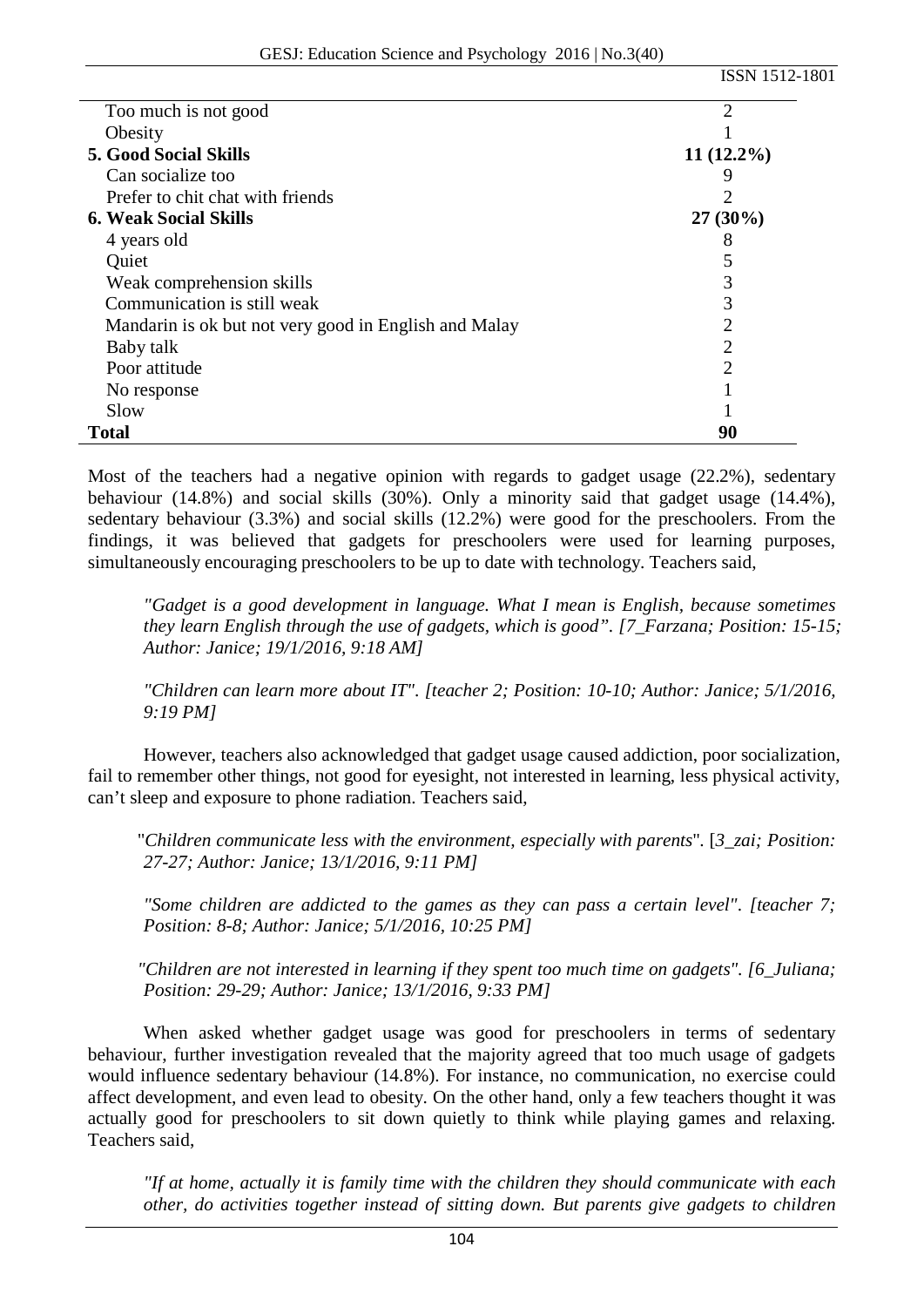#### ISSN 1512-1801

*and thus lead to lack of communication and physical activities. From my observation, that is why they do not talk to each other and the parents do not know their children's development. Sometimes in preschool, when we inform the parents about the children's poor behaviour, the parents are also surprised". [7\_Farzana; Position: 9-9; Author: Janice; 30/12/2015, 8:40 PM]*

*"Too much playing with gadgets will cause lack of physical activity". [Teacher 3; Position: 8-8; Author: Janice; 5/1/2016, 9:03 PM]*

*"If you get them to play games that stimulate the brain, then they need to sit and think, because children get easily distracted, can't focus for too long. If you ask them to sit quietly to play some puzzles, they run away in less than 3 minutes". [Teacher 7; Position: 6-6; Author: Janice; 30/12/2015, 8:40 PM]*

"Weak social skills" was the prominent category (30%) and teachers surmised that the fouryear-old preschoolers were weak in social skills compared to five and six-year-old preschoolers. In addition, the teachers revealed that preschoolers nowadays were quiet, had poor comprehension, weak in communication, resort to baby talk, poor attitude, fail to respond and slow when asking questions in class. Teachers said,

*"Early age preschoolers do not communicate, do not like to mix around, and do not like to go to school". [5\_Asmah; Position: 29-29; Author: Janice; 2/1/2016, 12:08 AM]*.

*"Some of the preschoolers don't really understand what I want to say, their comprehension is weak". [Teacher 5; Position: 14-14; Author: Janice; 3/1/2016, 1:25 PM]*

*"Children's attitude toward academic is extreme, they can't fail in examination and they always compete with each other in class, and this competition affected their mood"[Teacher 1; Position: 15-15; Author: Janice; 5/1/2016, 3:10 PM]*



*Figure 1.2:* Model showing the advantages and disadvantages of gadget usage, sedentary behaviour and social skills.

*b) Teachers' Attitude and Habit in Teaching*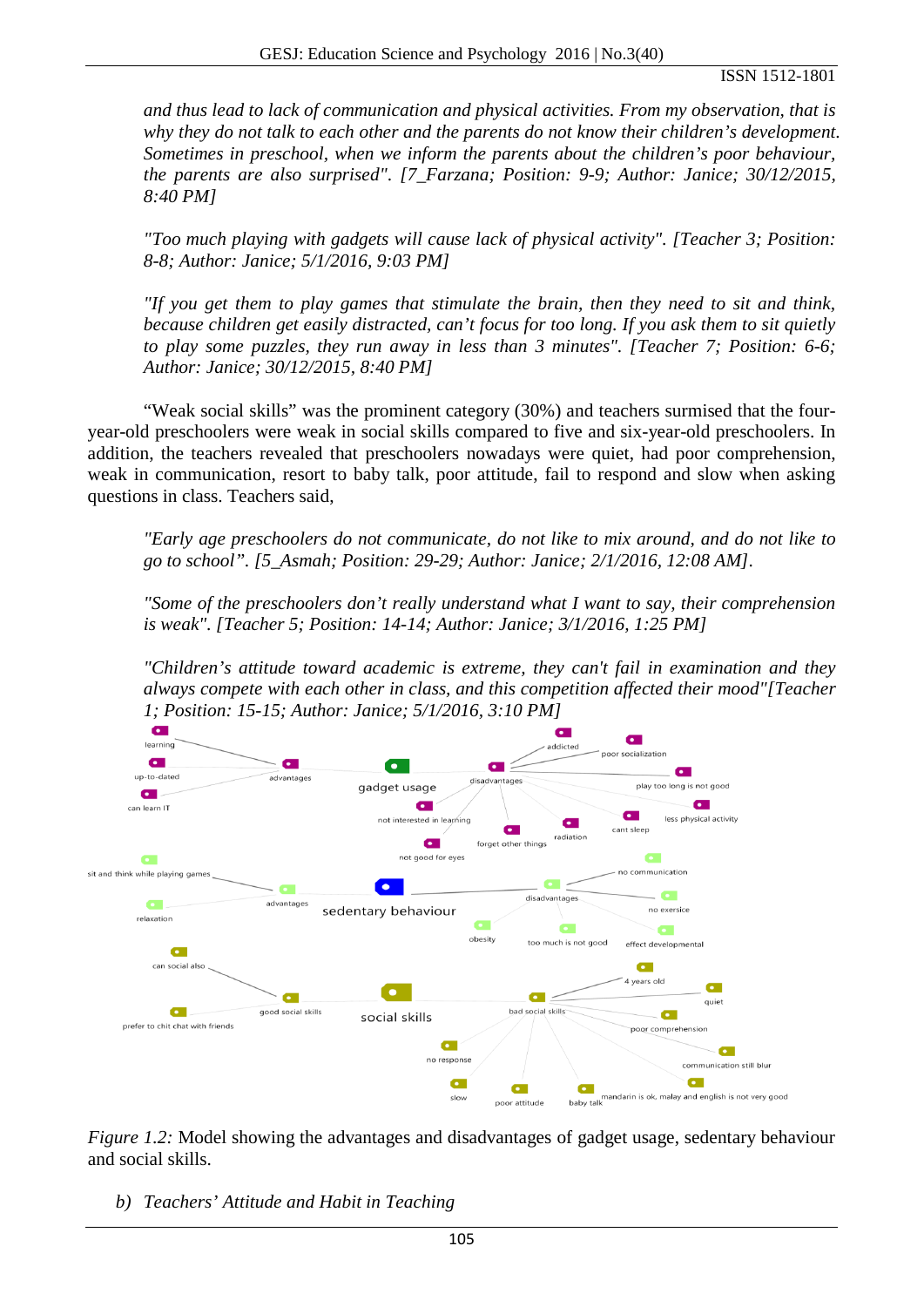Teachers were asked about their methods of teaching preschoolers in terms of improving social skills and how they planned their teaching lessons. Results showed that out of the 14 teachers, only three reported that they always or sometimes planned how to improve their students' social skills; four of the teachers stated that they did not plan at all as they had no idea how to plan, less play time, not enough time and had problems planning; seven of the teachers did not provide any ranking in planning. The teachers also complaint that they had a tight teaching schedule. Teachers said,

*"In this preschool we have less play time, because we are more focused on academic matters". [teacher 2; Position: 16-16; Author: Janice; 27/1/2016, 11:43 AM]*

*"I have no idea how to plan to improve students' social skills." [teacher 6; Position: 16-16; Author: Janice; 3/1/2016, 12:24 PM]*

The most common method that teachers used to improve social skills was by getting students to present in front of other preschoolers and form groups during class. Other methods include seeking the attention of preschoolers, placing a quiet preschooler beside an active preschooler and also conducting short talking sessions. Teachers said,

*"We will ask the preschoolers to tell a story in front of the class. First, I will tell a story about myself. Then I will ask those who seldom talk to share their story in front of the class some preschoolers can talk and some can't." [1\_Julyta; Position: 35-35; Author: Janice; 27/1/2016, 11:34 AM]*

*"We will have short talking sessions such as through question and answer. [7\_Farzana; Position: 25-25; Author: Janice; 13/1/2016, 9:16 PM]*

Upon further exploration, teachers revealed that they planned some daily activities during class: storytelling, singing, playing toys, colouring, emotion session, teaching using flash cards, reading and even running as refresher. When asked about the teachers' habit/routine regarding recess in class, it was found that the preschoolers had a 30-minute break without interrupting other activities. In addition, the preschoolers were given 5 minutes for relaxation after each session and 5 minutes of subject introduction before the start of another session. Some of the teachers reported that there was singing and dancing, playing in the garden, and playing puzzles during recess. Teachers said,

*"We have a "big book" for storytelling with preschoolers seated in a large circle". [7\_Farzana; Position: 25-25; Author: Janice; 5/1/2016, 3:11 PM]*

*"Before I start a lesson, I will create a happy mood first by singing a song". [3\_zai; Position: 39-39; Author: Janice; 5/1/2016, 3:12 PM]*

Table 1.3

*Main Categories and Codes of Attitude and Habit in Teaching Preschoolers*

| <b>Main Category and Code</b>         | <b>Frequency</b> |
|---------------------------------------|------------------|
| 1. Methods of Improving Social Skills | $12(25.5\%)$     |
| Present in front of class             | 4                |
| Grouping                              | 4                |
| Seek attention                        |                  |
| Sit beside an active peer             |                  |
| Short talking session                 |                  |
| 2. Daily Activities                   | $15(31.9\%)$     |
| Storytelling                          |                  |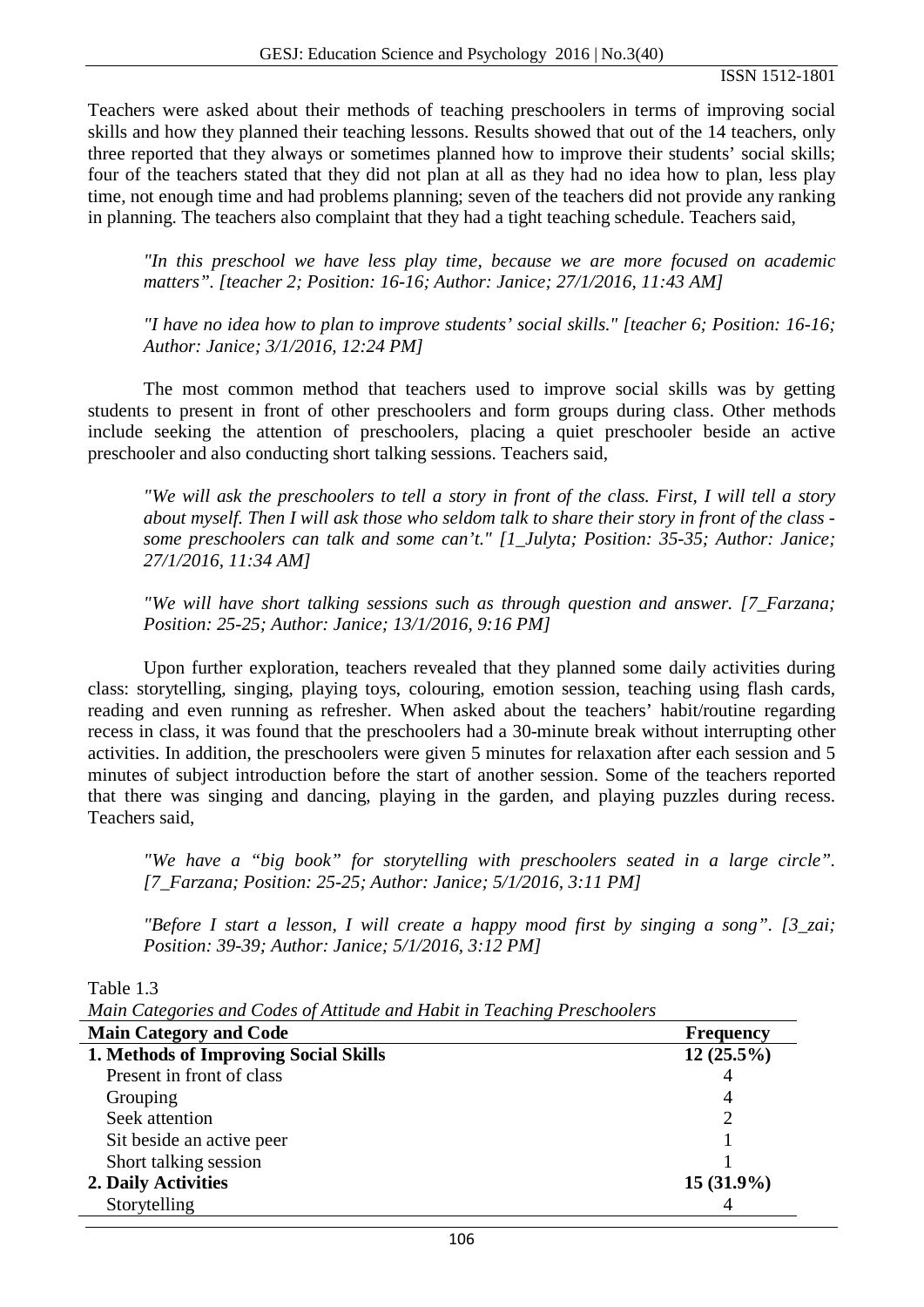|                                   | ISSN 1512-1801 |
|-----------------------------------|----------------|
| Singing                           | 4              |
| Playing with toys or colouring    |                |
| <b>Emotion</b> session            |                |
| Flash cards                       |                |
| Running                           |                |
| Reading                           |                |
| 3. Recess                         | $20(42.6\%)$   |
| 30-minute rest                    |                |
| 5 minutes of relaxation           | 4              |
| Singing and dancing               |                |
| Playing in the garden             |                |
| 5 minutes of subject introduction | 2              |
| Tight schedule                    | າ              |
| Playing puzzles                   |                |
| <b>Total</b>                      | 47             |



*Figure 1.3:* Model on Attitude and Habit of Teachers.

# **DISCUSSIONS**

*a) Gadget usage and whether it hampered or fostered sedentary behaviour and social skills among preschoolers based on the observations of teachers*

The preliminary results showed that teachers had pointed out that preschoolers liked to play gadgets at home but at the same time expressed their negativity on the usage of the gadgets. In addition, teachers argued that there were advantages and disadvantages of using gadgets by preschoolers. The teachers agreed that imposing a time limit and using selected applications were key solutions for usage by preschoolers. On the other hand, teachers' knowledge on the usage of gadgets by preschoolers with regards to sedentary behaviour was inadequate. This could be due to the fact that their awareness of the term "sedentary behaviour" was still relatively new to them even though the interviewers explained the terms before asking questions. There is a rich area to explore in detail regarding the type of sedentary lifestyle that preschoolers are adapting to and whether this lifestyle is harmful for child development. According to previous researches, there were several studies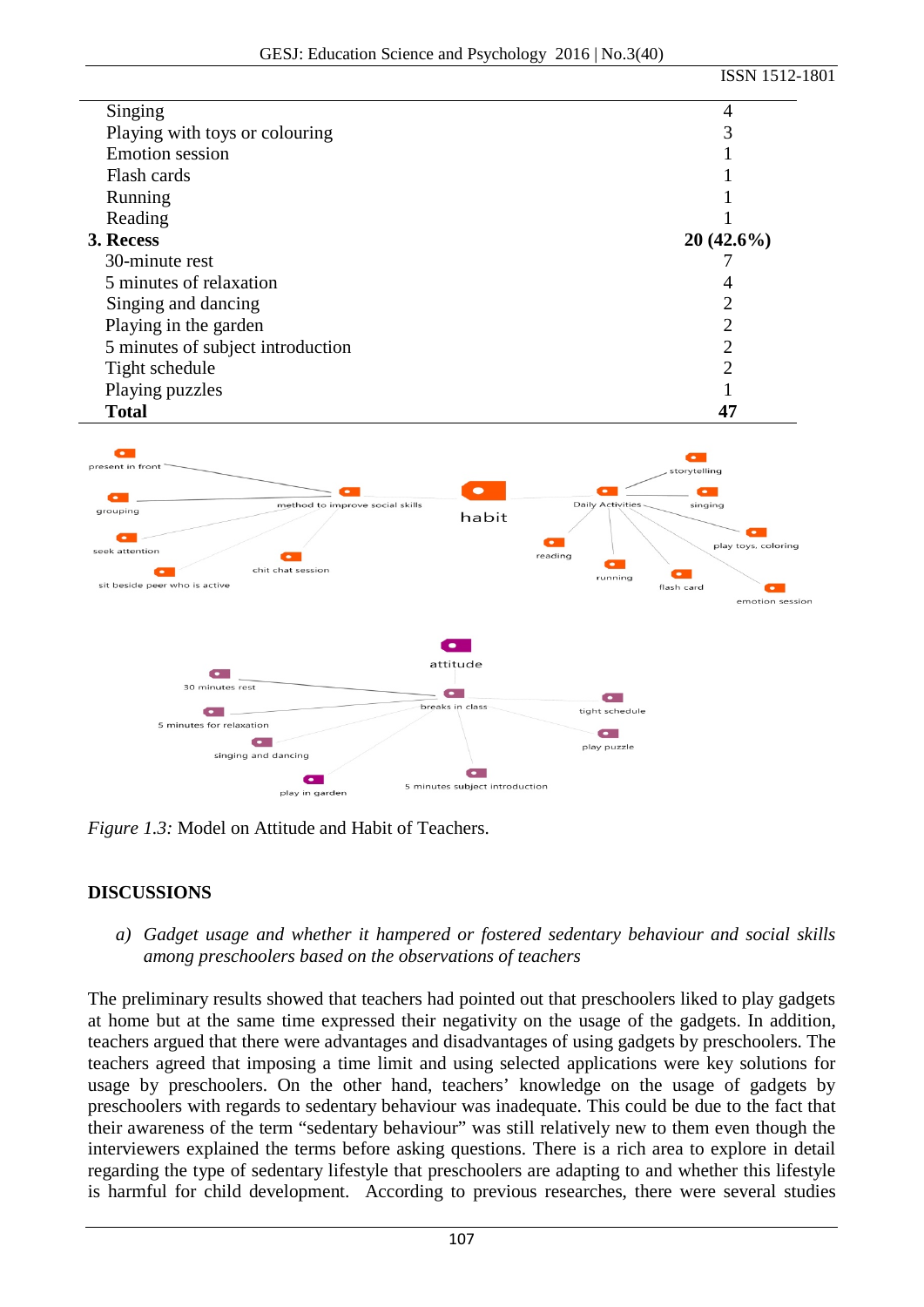which examined sedentary behaviour in sports and exercise psychology (Biddle et al., 2013), behavioural nutrition and physical activity (De Decker et al., 2014; De Craemer et al., 2014; Jago et al., 2010), adolescent health (Ramirez et al., 2011), obesity (Manios et al., 2012; Steeves et al., 2012; Kreichauf et al., 2012), physical activity and health (Salmon, 2010). All these researchers came from science and health backgrounds instead of psychology, education or child development which prompted Biddle (2011) and LeBlanc et al. (2012) to stress that little is known about it from the psychological or educational perspective.

The knowledge of social skills among teachers was generally, on the exterior. Most of the teachers responded regarding preschoolers' communication skills and their poor understanding of language. According to Anme et al. (2013), social skills consisted of three subscales, 1) Cooperation - children's cooperative and empathetic behaviours, 2) Self-Control - children's behaviours that emerge in conflict situations, and 3) Assertion - a child's initiating behaviours. Therefore, the understanding of social skills is still ambiguous and apparent among the teachers; "social" was interpreted as "communicating skills" and "language". As a whole, the teachers' lacked informed knowledge concerning sedentary behaviour and social skills in the pilot study. Future interviews should precisely identify types of sedentary behaviour and lifestyle as well as provide explanations on specific types of social skills.

### *b) Teachers' Attitude and Habit in Teaching*

The semi-structured interviews showed that the teachers' attitude and habit in teaching were moderate and that only certain teachers were creative in planning their lessons. Teachers were found to be less aware of children who were always sitting in class. Besides that, some teachers expressed negativity that they had no idea how to plan in order to improve preschoolers' social skills and to reduce their sedentary behaviour. This statement showed that teachers were lacking in skills of shaping good behaviour among preschoolers as they were more concerned with academic matters, for instance, can my students do well in mathematics or, can my students write properly. A current pilot study from Minges et al. (2016) suggested that the classroom standing desk has the potential to reduce sedentary behaviour among elementary school children and increase healthrelated outcomes. The recent study has reminded us that sedentary behaviour even though is not favourable, is rife and happens at all ages, especially younger children as less physical activity is reported in the new era (Tremblay et al., 2011). On the other hand, in terms of social skills, only a few teachers had planned lessons to attract the preschoolers in learning social skills. Therefore, the present qualitative study clearly postulated the importance of staff training in shaping pre-schoolers' social skills and reducing sedentary behaviour. Rohaty Mohd Majzub (2013) pointed out that these critical issues in preschools need to be solved. The present study contributed some new information to assist in the development of a systematic module for future researchers who are interested to promote healthy behaviour through play among preschoolers.

# **CONCLUSION**

Learning via play at school is changing with the tech-savvy world. Opportunities for children to play in school settings, both in the classroom and outdoors during recess, have been dramatically reduced (Christie & Roskos, 2014). Teachers should self-motivate with effective play techniques to reduce preschoolers' sedentary lifestyles and at the same time, enhance their social skills, interaction with peers and the environment. Should preschoolers' gadget usage be a concern to all teachers? Yes, it is the role of teachers to break the sedentary lifestyle in the preschool setting. Thus, it is advisable to introduce "fun and play" to encourage preschoolers to learn while playing. By reducing the usage of gadgets, preschoolers will have alternative physical play to enhance their social skills and achieve a healthier lifestyle.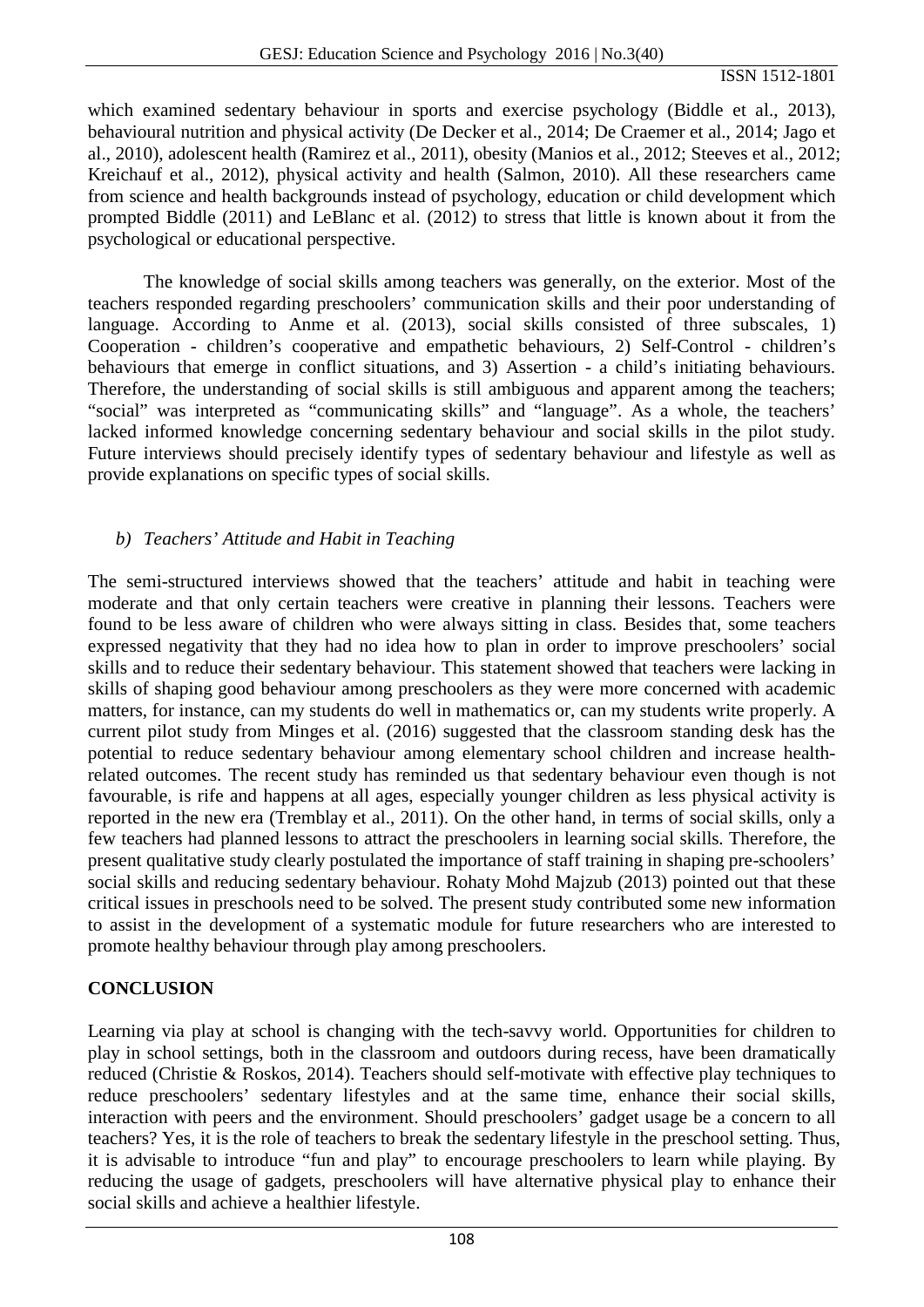#### **ACKNOWLEDGEMENT**

Millions thanks to the Ministry of Education Malaysia for the sponsorship (myBrain15 – MyPhd), terachers and trained research assistants (Adeymend Reny Japil, Allya Cassandra Alim, Asong Joseph, Celestina Crispine Ubeh and Lineker Anak Takom) from Psychology & Social Health Research Unit, University Malaysia Sabah.

### **REFERENCES**

- Alattraqchi, A. G., Muhamad Arif Fahmi Bin Abu Bakar, Farah Afiqah Binti Abu Bakar Mohamad, Anis Izzati Binti Abdul Kadir, Nur Amalina Binti Mohd Yahya, Nur Azmina Binti Juhari, Salwani Ismail, Nor Iza A Rahman, & Mainul Haque. (2014). Awareness of tadika's (kindergarten) children towards healthy lifestyle in Kuala Terengganu, Malaysia. *Journal of Applied Pharmaceutical Science*, *4*(6), 115-122. DOI: 10.7324JAPS.2014.40618
- Anme, T., Shinohara, R., Sugiswa, Y., Tanaka, E., Watanabe, T., & Hoshino, T. (2013). Validity and reliability of the social skills scale (SSS) as an index of social competence for preschool children. *Journal of Health Science*, *3*(1), 5-11. doi:10.5923/j.health.20130301.02.
- Biddle, S. J. H. (2011). Fit or sit? Is there a psychology of sedentary behavior? *Sport & Exercise Psychology Review*, *7*(2), 5-10.
- Biddle, S. J. H., Petrolinim I., & Pearson, N. (2013). Interventions designed to reduce sedentary behaviours in young people: A review of reviews*. Br J Sports Med*, 1-5. doi:10.1136/bjsports-2013-093078
- BHF National Centre. (no yr.). *Physical activity+health*. pp:3.
- Christie, J. F., & Roskos, K. A. (2014). Play with a purpose: creating meaningful environment with children, familes, and communities in the United States. *In* Huo, L., Neuman, S. B., & Nanakida. A. E*arly Childhood Education in Three Cultures: China, Japan and the United States*. US: Springer Berlin Heidelberg.
- Creswell, J. W. (1994). *Research design: Qualitative and quantitative approaches*. Thousand Oaks, CA: Sage.
- De Craemer, M., De Decker, E., Verloigne, M., De Bourdeaudhuij, I., Manios, Y., Cardon, G., and on behalf of the ToyBox-study group. (2014). The effect of a kindergarten-based, familyinvolved intervention on objectively measured physical activity in Belgian preschool boys and girls of high and low SES: the ToyBox-study. *International Journal of Behavioral Nutrition and Physical Activity*, *11*(38). Retrieved at 29 May, 2014, from http://www.ijbnpa.org/content/11/1/38. doi:10.1186/1479-5868-11-38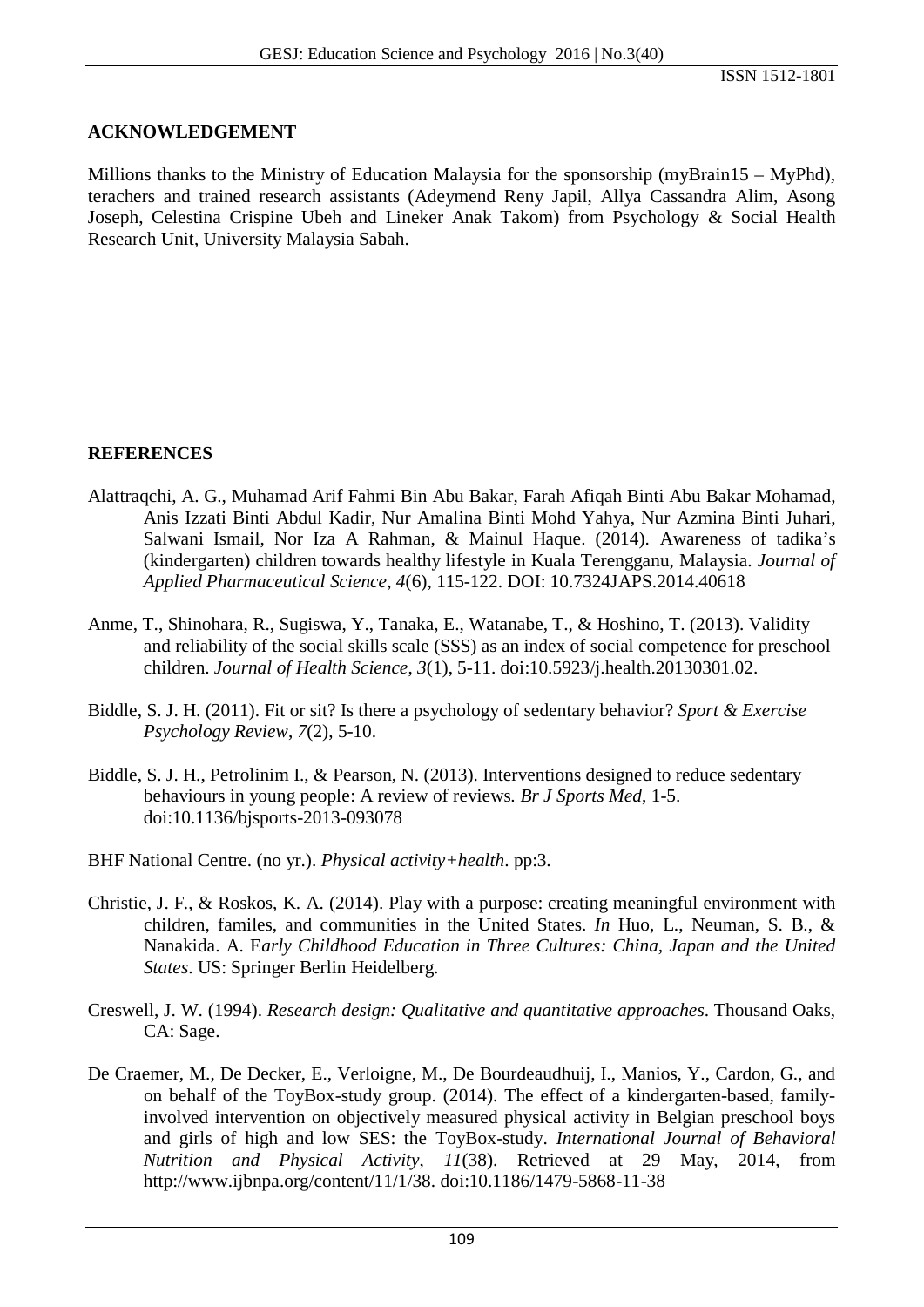- De Decker E., De Creamer, M., De Bourdeaudhuij, I., Verbestel, V., Duvinage, K., Iotova, V., Grammatikaki, E., Wildgruber, A., Mouratidou, T., Manios, Y., & Cardon, G. (2014). Using the intervention mapping protocol to reduce European preschoolers' sedentary behaviour, an application to the ToyBox-Study. *International Journal of Behavioural Nutrition and Physical Activity*, *11*(19), 1-18. doi: 10.1186/1479-5868-11-19
- Jago, R., Fox, K. R., Page, A. S., Brockman, R., & Thompson, J. L. (2010). Physical activity and sedentary behaviour typologies of 10-11 year olds. *International Journal of Behavioural Nutrition and Physical Activity*, *7*(59), 1-10.
- Koh, V. (May 20, 2012). (The Newpaper on Sunday, pp:12). *Myopia in east Asia at epidemic levels*. Retrieved at December 30, 2014, from https://www.nie.edu.sg/
- Kreichauf, S., Wildgruber, A., Krombholz, H., Gibson, E. L., Vogele, C., Nixon, C. A., Douthwaite, W., Moore, H. J., Manios, Y., & Summerbell, C. D on behalf of the ToyBox-study group. (2012). Critical narrative review to identify educational strategies promoting physical activity in preschool. *Obesity Reviews: International Association for the Study of Obesity*, *13*(Suppl. 1), 96-105. doi: 10.1111/j.1467-789X.2011.00973.x
- Leatherdale, S. T., & Ahmed, R. (2011). Screen-based sedentary behaviours among a nationally representative sample of youth: are Canadian kids couch potatoes? *Chronic Diseases and Injuries in Canada*, *31*(4), 141-146.
- LeBlanc, A. G., Spence, J. C., Carson, V., Gorber, S. O., Dillman, C., Janssen, I., Kho, M. E., Stearns, J. A., Timmons, B. W., & Tremblay. M. S. (2012). Systematic review of sedentary behaviour and health indicators in the early years (aged 0-4 years). *Appl. Physiol. Nutr. Metab*, *37*, 753-772. doi:10.1139/H2012-063.
- Manios, Y., Grammatikaki, E., Androutsos, O., Chinapaw, M. J. M., Gibson, E. L., Buijs, G., Iotova, V., Socha, P., Annemans, L., Wildgruber, A., Mouratidou, T., Yngve, A., Duvinage, K., & De Bourdeaudhuij, I. on behalf of the ToyBox-study group. (2012). A systematic approach for the development of a kindergarten-based intervention for the prevention of obesity in preschool age children: the ToyBox-study. *Obesity Reviews: International Association for the Study of Obesity*. *1*, 3-12. doi:10.1111/j.1467-789X.2011.00974.x
- Merriam, S. B. (2009). *Qualitative research: A guide to design and implementation*. United State: John Wiley & Sons, Inc.
- Karl E. Minges, Ariana M. Chao, Melinda L. Irwin, Neville Owen, Chorong Park, Robin Whittemore, Jo Salmon. (2016). (Abstract). Classroom Standing Desks and Sedentary Behavior: A Systematic Review. *American Academy of Pediatrics*. *137*(2).
- NAEYC, Fred Rogers Center. (2012). *Technology and interactive media as tools in early childhood programs serving children from birth through age 8*. Retrieved at May 29, 2014 from http://www.naeyc.org/files/naeyc/file/positions/PS\_technology\_WEB2.pdf
- O'Connor, L. (2013). The Huffington Post. One third of children under 2 have used smartphones, study says. Retrieved at 29 May, 2014 from http://www.Huffingtonpost.com/2013/10/28/chil dren-and-technology\_n\_4171046.html.